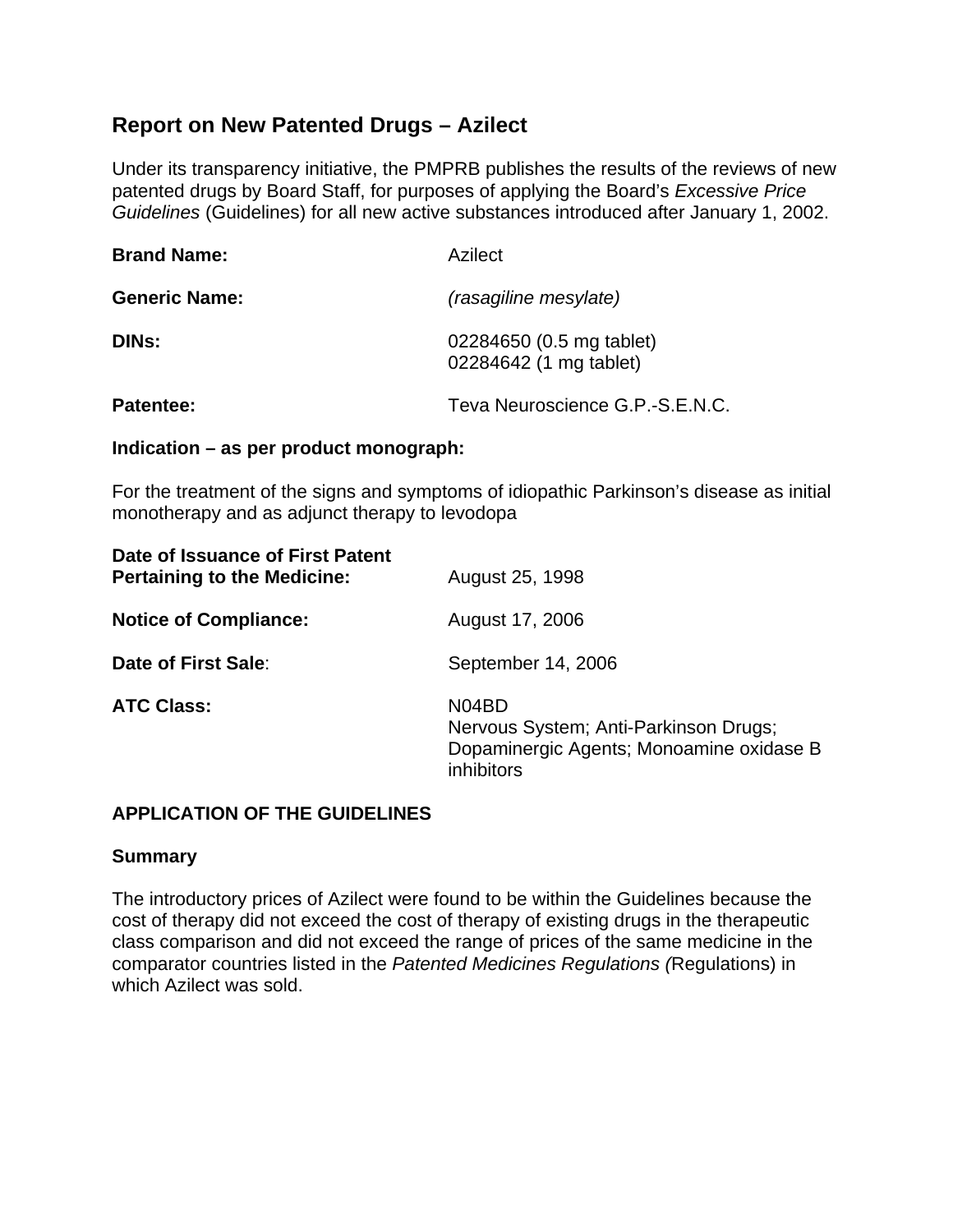### **Scientific Review**

Azilect is a new active substance and the PMPRB's Human Drug Advisory Panel (HDAP) recommended that Azilect be classified as a category 3 new medicine (provides moderate, little or no therapeutic advantage over comparable existing medicines).

The Therapeutic Class Comparison (TCC) test of the Guidelines provides that the price of a category 3 new drug product cannot exceed the prices of other comparable drugs that treat the same disease or condition. Comparators are generally selected from among existing drug products in the same  $4<sup>th</sup>$  level of the World Health Organization (WHO) Anatomical Therapeutic Chemical (ATC) classification system that are clinically equivalent in addressing the approved indication. See the PMPRB's *Compendium of Guidelines, Policies and Procedures* for a more complete description of the Guidelines and the policies on TCCs.

The HDAP recommended Comtan (*entacapone)* as an appropriate comparator to Azilect. It offers comparable level of clinical efficacy in patients with advanced Parkinson's disease.

The Guidelines provide that the dosage recommended for comparison purposes will normally not be higher than the maximum of the usual recommended dosage. The recommended comparable dosage regimens for Azilect and the comparable drug product were based on their product monograph and supported by clinical literature.

### **Price Review**

Under the Guidelines, the introductory price of a category 3 new drug product will be presumed to be excessive if it exceeds the prices of all of the comparable drug products based on the TCC test or if it exceeds the range of prices of the same medicine sold in the seven countries listed in the Regulations.

The introductory price of Azilect 1 mg tablet was within the Guidelines as the cost per treatment did not exceed the cost per treatment of the comparator medicine as shown in the table below.

| <b>Trade Name</b><br>(generic name) | <b>Strength</b> | <b>Dosage Regimen</b><br>(Daily) | <b>Unit Price</b> | <b>Treatment Cost</b><br>(Daily) |
|-------------------------------------|-----------------|----------------------------------|-------------------|----------------------------------|
| Azilect                             | mg              | 1 tablet                         | $$7.0000^{(1)}$   | \$7.0000                         |
| (rasagiline mesylate)               |                 |                                  |                   |                                  |
| Comtan                              | $200$ mg        | 8 tablets                        | $$1.4000^{(2)}$   | \$11.2000                        |
| (entacapone)                        |                 |                                  |                   |                                  |

## **Introductory Period (September to December 2006)**

**Sources**:

(1) PPS Pharma Buyers Guide. Ontario Edition. January 2007.

(2) Régie de l'assurance maladie du Québec, Février 2006.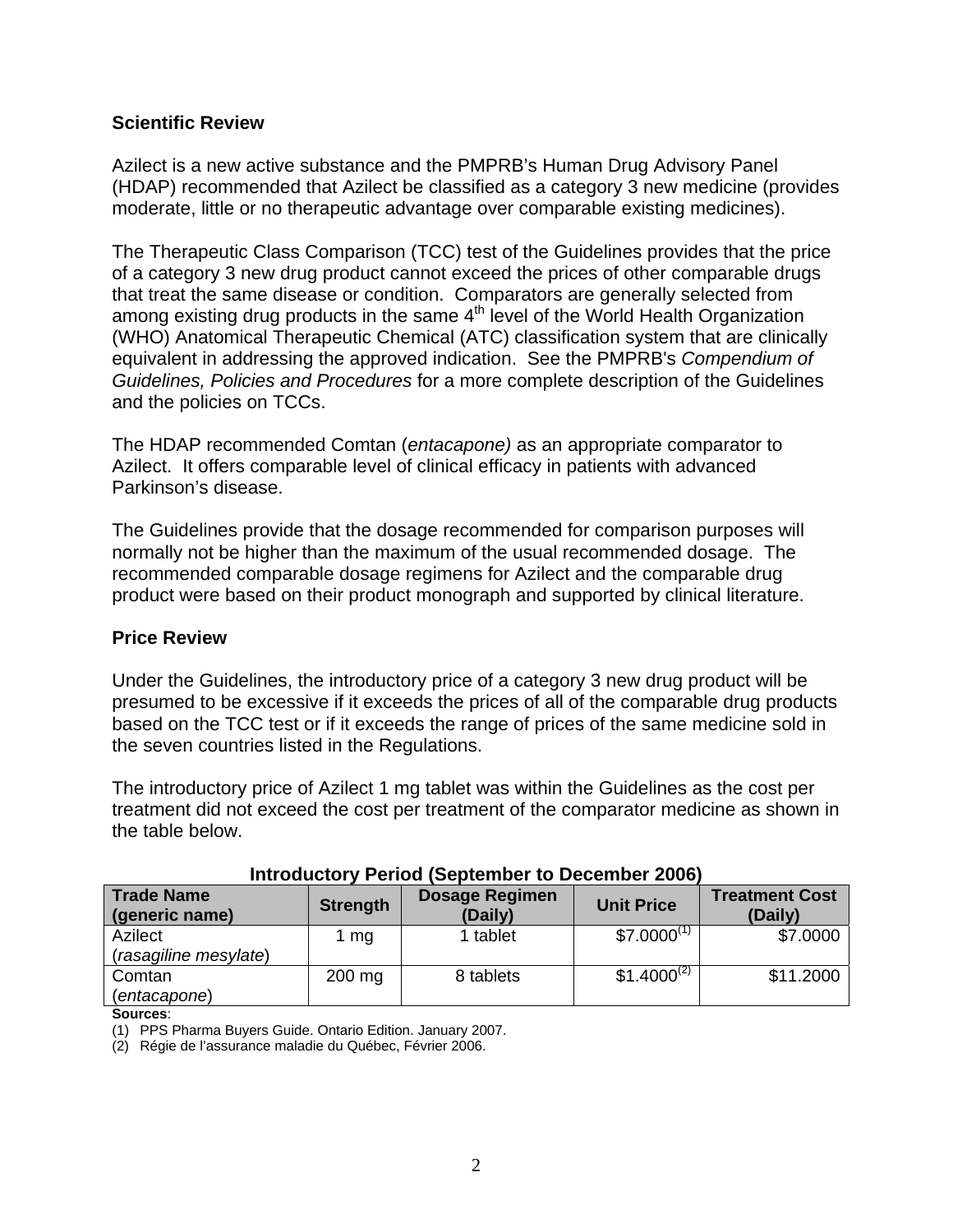Due to the lack of standardized dosing and titration, a Reasonable Relationship (RR) test was conducted for Azilect 0.5 mg tablet and the result indicated that the introductory price of \$7.0000 was within the Guidelines.

In 2006, Azilect 0.5 mg tablet and Azilect 1 mg tablet were being sold in one (United States) and five (Germany, Sweden, Switzerland, United Kingdom, and United States) countries, respectively, listed in the Regulations. In compliance with the Guidelines, the prices of Azilect in Canada did not exceed the range of prices in those countries. The price of the 0.5 mg tablet was the lowest and the price of the 1 mg tablet was the second highest above the median of the international price.

*The publication of Summary Reports is part of the PMPRB's commitment to make its price review process more transparent.* 

*Where comparators and dosage regimens are referred to in the Summary Reports, they have been selected by the HDAP for the purpose of carrying out the PMPRB's regulatory mandate, which is to review the prices of patented medicines sold in Canada to ensure that such prices are not excessive.* 

*The PMPRB reserves the right to exclude from the therapeutic class comparison list any drug if it has reason to believe it is being sold at an excessive price.* 

*In its Summary Reports, the PMPRB will also refer to the publicly available prices of comparators provided such prices are not more than 10% above a non-excessive price in which case no price will be made available. As a result, the publication of these prices is for information purposes only and should not be relied upon as being considered within the Guidelines.* 

*The information contained in the PMPRB's Summary Reports should not be relied upon for any purpose other than stated and is not to be interpreted as an endorsement,*  recommendation or approval of any drug nor is it intended to be relied upon as a *substitute for seeking appropriate advice from a qualified health care practitioner.* 

### **References – Azilect**

- 1. Chen JJ et al. Community and long term car management of Parkinson's disease in the elderly. Drugs Aging 2007;24(8):663-80.
- 2. de la Fuente-Fernandez R et al. Presynaptic mechanism of motor fluctuations in Parkinson's disease: a problematic model. Brain 2004;127:888-99.
- 3. Fernandez HH. Et al. Monoamine oxidaze inhibitors: Current and emerging agents for Parkinson's disease. Clin Neuropharmacol 2007;30(3):150-68.
- 4. Frucht S et al. Falling asleep a the wheel: motor vehicle mishaps in persons taking pramipexole and ropinirole. Neurology 1999.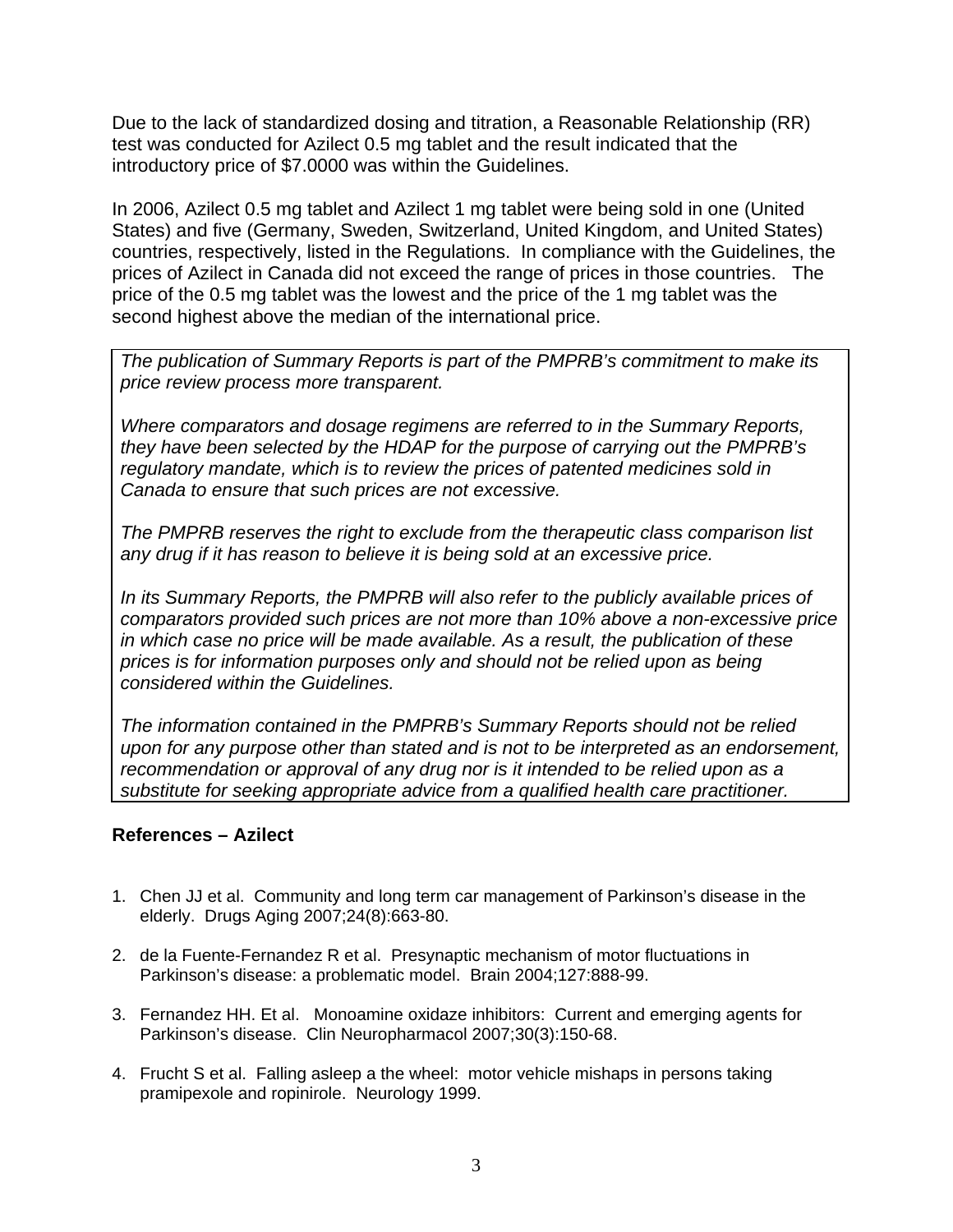- 5. Goetz CG, Poewe W, Rascol O, *et al.* Evidence-based medical review update: Pharmacological and surgical treatments of Parkinson's disease: 2001 to 2004. Mov Disord 2005;20(5):523-39.
- 6. Horstnik M et al. Review of therapeutic management of Parkinson's disease. Report of the joint task force of the EFNS and the movement disorder society. Eur J Neurol 2006;13911):1186-202.
- 7. Ives NJ, Stowe RL, Marro J, *et al*. Monoamine oxidase type B inhibitors in early Parkinson's disease: meta-analysis of 17 randomized trials involving 3525 patients. BMJ 2004.
- 8. Jankovic J et al. Medical management of levodopa-associated motor complications in patients with Parkinson's disease. CNS Drugs 2007;21(8):677-92.
- 9. Larsen Jp et al. Does selegiline modify the progression of early Parkinson's disease. Results from a 5 year study. Eur J Neurology 1999.
- 10. Lim E. et al. Walk through the management of Parkinson's disease. Ann Acad med Singapore 2005:34;188-95.
- 11. Movement Disorder Society. Supplement. Management of Parkinson's disease; An evidence based review. Movement Disorders. 2002;17:S38-44.
- 12. Myllyla VV et al. Selegiline as the primary treatment of Parkinson's disease a long term double blind study. Acta Neurologica Scandinavica. 1997;95;211-8.
- 13. National Collaborating Centre for Chronic Conditions. Parkinson's disease: Diagnosis and management in primary and secondary care. National Institute for Health and Clinical Excellence. June 2006.
- 14. Okereke CS. Role of integrative pharmacokinetic and pharmacodynamic optimization strategy in the management of Parkinson's disease patients experiencing motor fluctuations with Levodopa. J Phar Pharmaceut Sci 2002.
- 15. Pahwa R, Factor SA, Lynos KE, *et al*. Practice parameter: Treatment of Parkinson disease with motor fluctuations and dyskinesia (an evidence based review). Neurology 2006;66:983- 95.
- 16. Przuntek H et al. SELEDO; 5 year long term trial on the effect of selegiline in early parkinsonian patients treated with levodopa. Eur J Neurol 1999.
- 17. Rascol O, Brooks DJ, Melamed E, *et al*. Rasagiline as an adjunct to levodopa in patients with Parkinson's disease and motor fluctuations (LARGO, Lasting effect in adjunct therapy with rasagiline given once daily, study): a randomized, double-blind, parallel-group trial. Lancet 2005;365:947-54.
- 18. Schwid S et al. Parkinson Study Group. A randomized placebo controlled trial of rasagiline in levodopa-treated patients with Parkinson's disease and motor fluctuations. The PRESRO study. Archives of Neurology 2005 Feb;62:241-8.